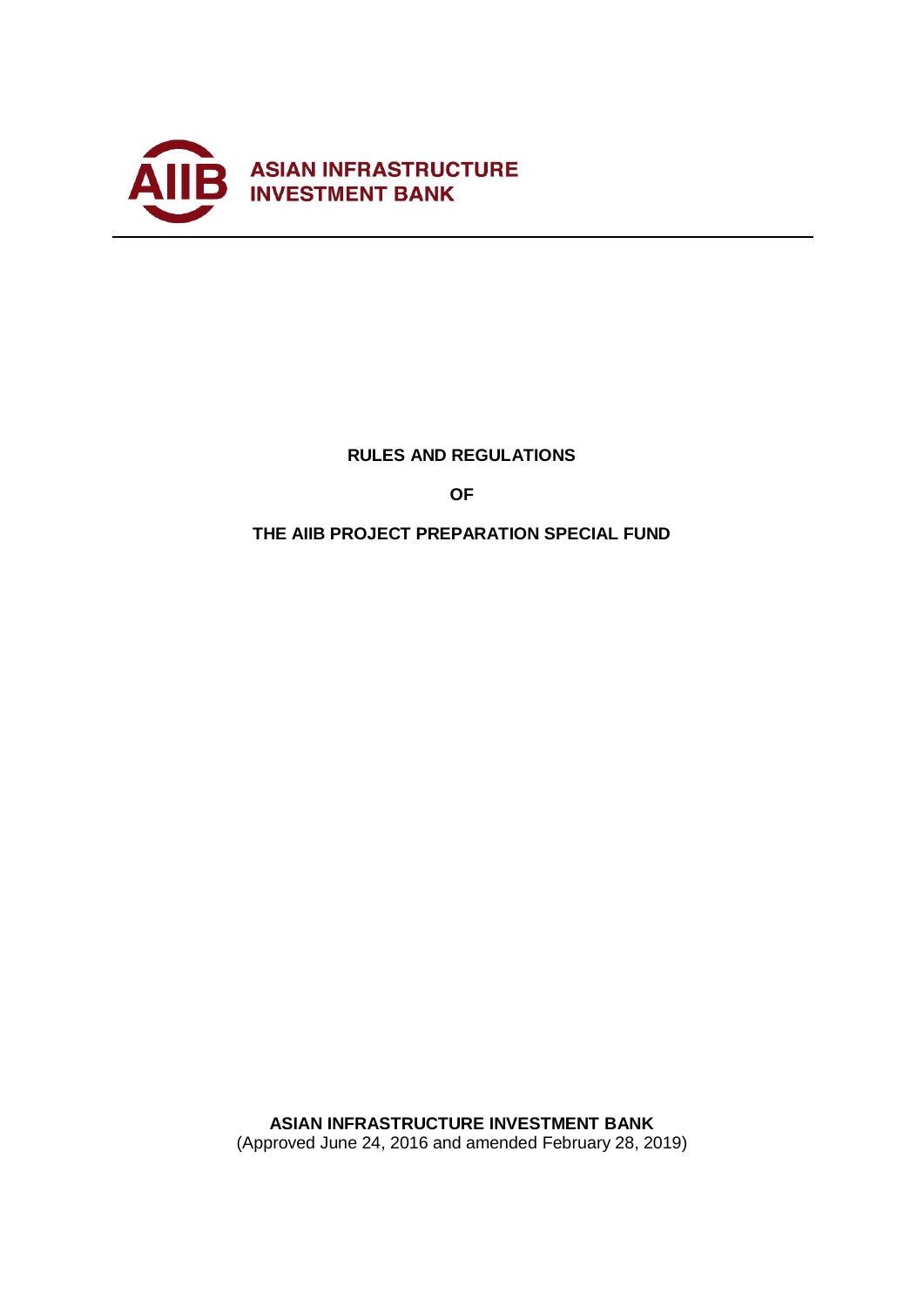# **TABLE OF CONTENTS**

| Section 1.01 |                                                             |  |  |
|--------------|-------------------------------------------------------------|--|--|
| Section 1.02 |                                                             |  |  |
| Section 1.03 |                                                             |  |  |
|              |                                                             |  |  |
| Section 2.01 |                                                             |  |  |
| Section 2.02 |                                                             |  |  |
| Section 2.03 |                                                             |  |  |
|              |                                                             |  |  |
| Section 3.01 |                                                             |  |  |
| Section 3.02 |                                                             |  |  |
| Section 3.03 |                                                             |  |  |
|              | ARTICLE IV - ADMINISTRATION OF THE RESOURCES OF THE FUND  6 |  |  |
| Section 4.01 |                                                             |  |  |
| Section 4.02 | Separation of Fund Resources from Ordinary Resources 6      |  |  |
| Section 4.03 |                                                             |  |  |
| Section 4.04 |                                                             |  |  |
| Section 4.05 |                                                             |  |  |
| Section 4.06 |                                                             |  |  |
| Section 4.07 |                                                             |  |  |
| Section 4.08 |                                                             |  |  |
|              |                                                             |  |  |
| Section 5.01 |                                                             |  |  |
| Section 5.02 |                                                             |  |  |
|              |                                                             |  |  |
| Section 6.01 |                                                             |  |  |
| Section 6.02 |                                                             |  |  |
| Annex A      |                                                             |  |  |
| Section 1.01 |                                                             |  |  |
| Section 1.02 |                                                             |  |  |
| Section 1.03 |                                                             |  |  |
| Section 1.04 |                                                             |  |  |
| Section 1.05 |                                                             |  |  |
| Section 1.06 |                                                             |  |  |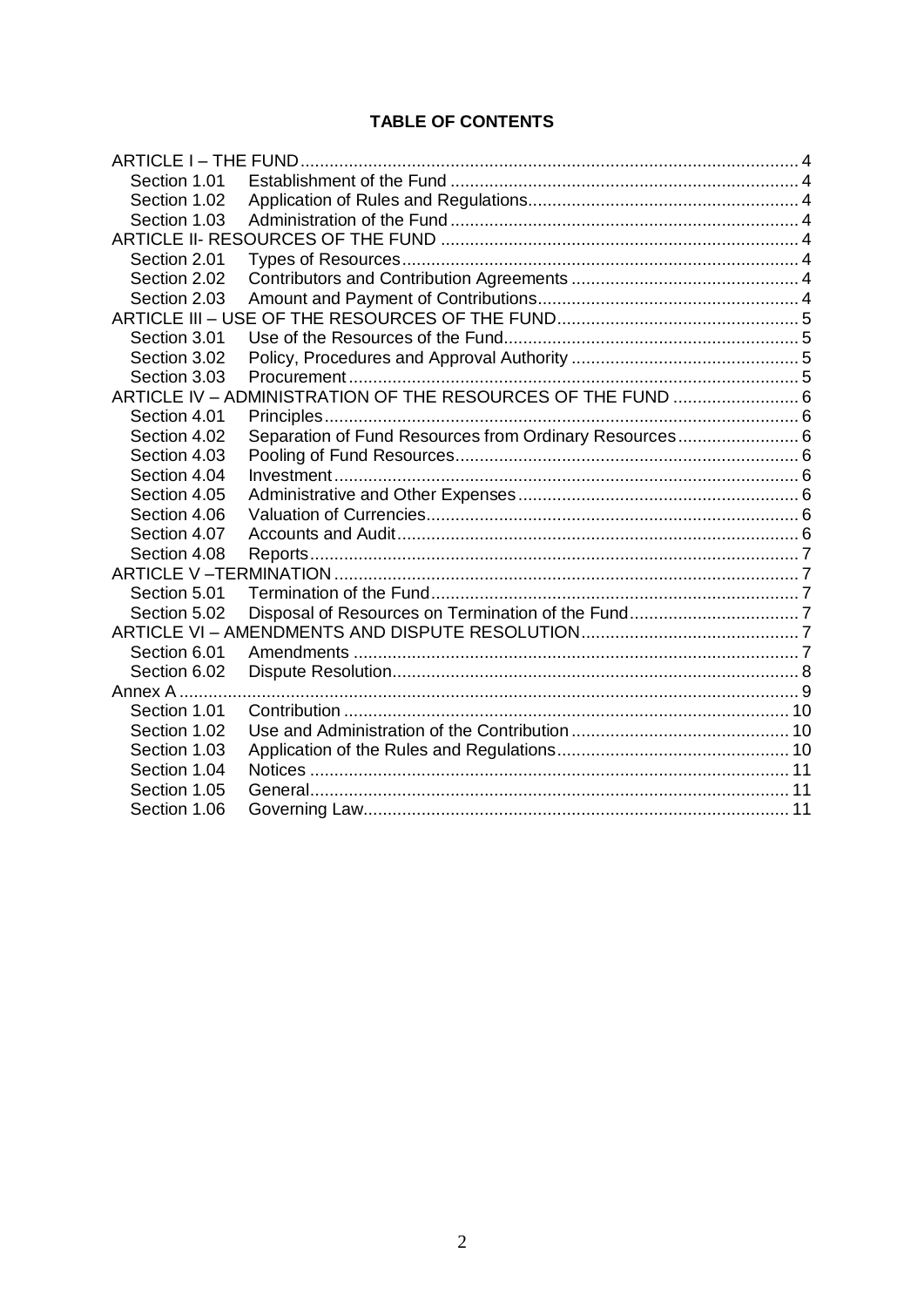## **RULES AND REGULATIONS OF THE AIIB PROJECT PREPARATION SPECIAL FUND**

## **WHEREAS:**

- (a) The Asian Infrastructure Investment Bank (the "Bank" or "AIIB") is empowered by Article 17.1 of its Articles of Agreement (the "Bank's Articles") to establish and administer Special Funds and carry out special operations financed from such Special Funds;
- (b) The establishment of a Special Fund to support and facilitate preparatory activities during the preparation and early implementation of projects to be financed by the Bank from its ordinary and/or special resources would, in accordance with Article 17.1 of the Bank's Articles, serve the purpose and come within the functions of the Bank.
- (c) To this end, the Bank established on June 24, 2016 and is administering a multidonor Special Fund called the AIIB Project Preparation Special Fund (the "Fund"), which is open to contributions by all Bank members and others.
- (d) The Board of Directors of the Bank adopted the rules and regulations (the "Rules and Regulations") for the establishment and operation of the Fund on June 24, 2016, and amended the Rules and Regulations on February 28, 2019, to read as follows.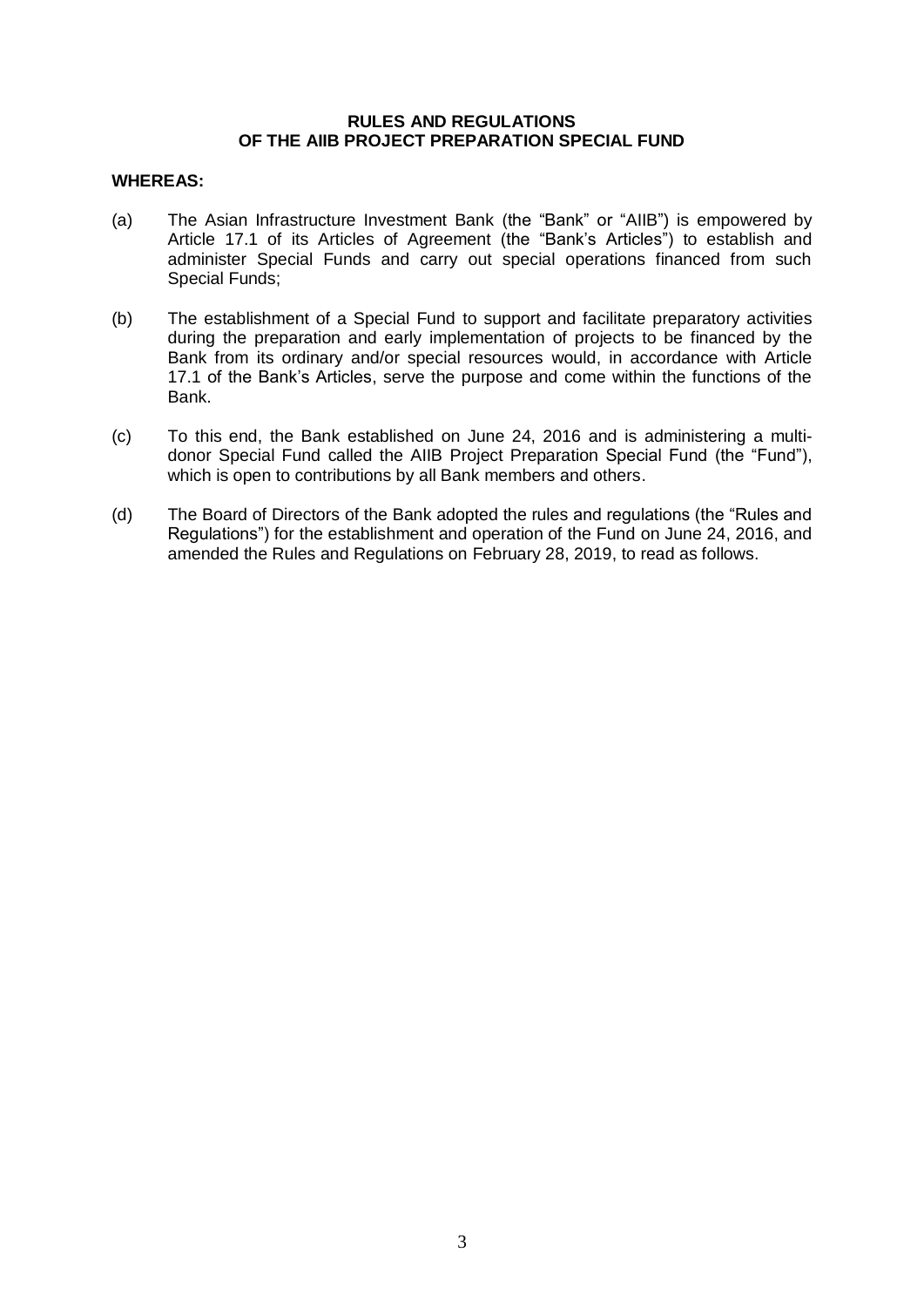# **ARTICLE I – THE FUND**

## <span id="page-3-1"></span><span id="page-3-0"></span>**Section 1.01 Establishment of the Fund**

The Fund has been established as a Special Fund of the Bank in accordance with Article 17.1 of the Bank's Articles, as of June 24, 2016.

## <span id="page-3-2"></span>**Section 1.02 Application of Rules and Regulations**

The Fund and the resources thereof shall be governed by, and such resources shall be received, administered, used and disposed of in accordance with these Rules and Regulations, as may be amended from time to time pursuant to Section 6.01.

## <span id="page-3-3"></span>**Section 1.03 Administration of the Fund**

- (a) Subject to the express provisions of these Rules and Regulations and any relevant decision of the Board of Directors, the respective functions of the Board of Directors, the President, the Vice-Presidents, the officers and the staff members of the Bank in carrying out the responsibilities and exercising the powers of the Bank with respect to the Fund, and the procedures to be followed in the exercise of such functions, shall be the same as those which apply in similar circumstances in the ordinary operations of the Bank.
- (b) The President may adopt such guidelines and operating procedures, consistent with these Rules and Regulations, as shall be considered necessary or appropriate for the efficient administration of the Fund.

# **ARTICLE II- RESOURCES OF THE FUND**

## <span id="page-3-5"></span><span id="page-3-4"></span>**Section 2.01 Types of Resources**

The resources of the Fund shall consist of:

- (a) amounts accepted by the Bank for inclusion in the Fund as provided in Section 2.03;
- (b) income derived from investment of the resources of the Fund in accordance with Section 4.04; and
- (c) any funds reimbursed to the Fund, if any.

## <span id="page-3-6"></span>**Section 2.02 Contributors and Contribution Agreements**

- (a) Any member of the Bank, any of its political or administrative sub-divisions, or any entity under the control of the member or such sub-divisions or any other country, entity or person approved by the President may become a contributor (a "Contributor") to the Fund by entering into a contribution agreement with the Bank (the "Contribution Agreement") in the form attached as Annex A, which shall provide, among others, the amount of resources (the "Contribution") contributed by the Contributor to the Fund.
- (b) By signing a Contribution Agreement, the Contributor shall accept the application of these Rules and Regulations to the resources contributed under such Contribution Agreement. In the event of any inconsistency between a Contribution Agreement and these Rules and Regulations, these Rules and Regulations shall prevail.

## <span id="page-3-7"></span>**Section 2.03 Amount and Payment of Contributions**

(a) A Contribution shall be in an amount of US Dollars one million (USD1,000,000) or multiples thereof.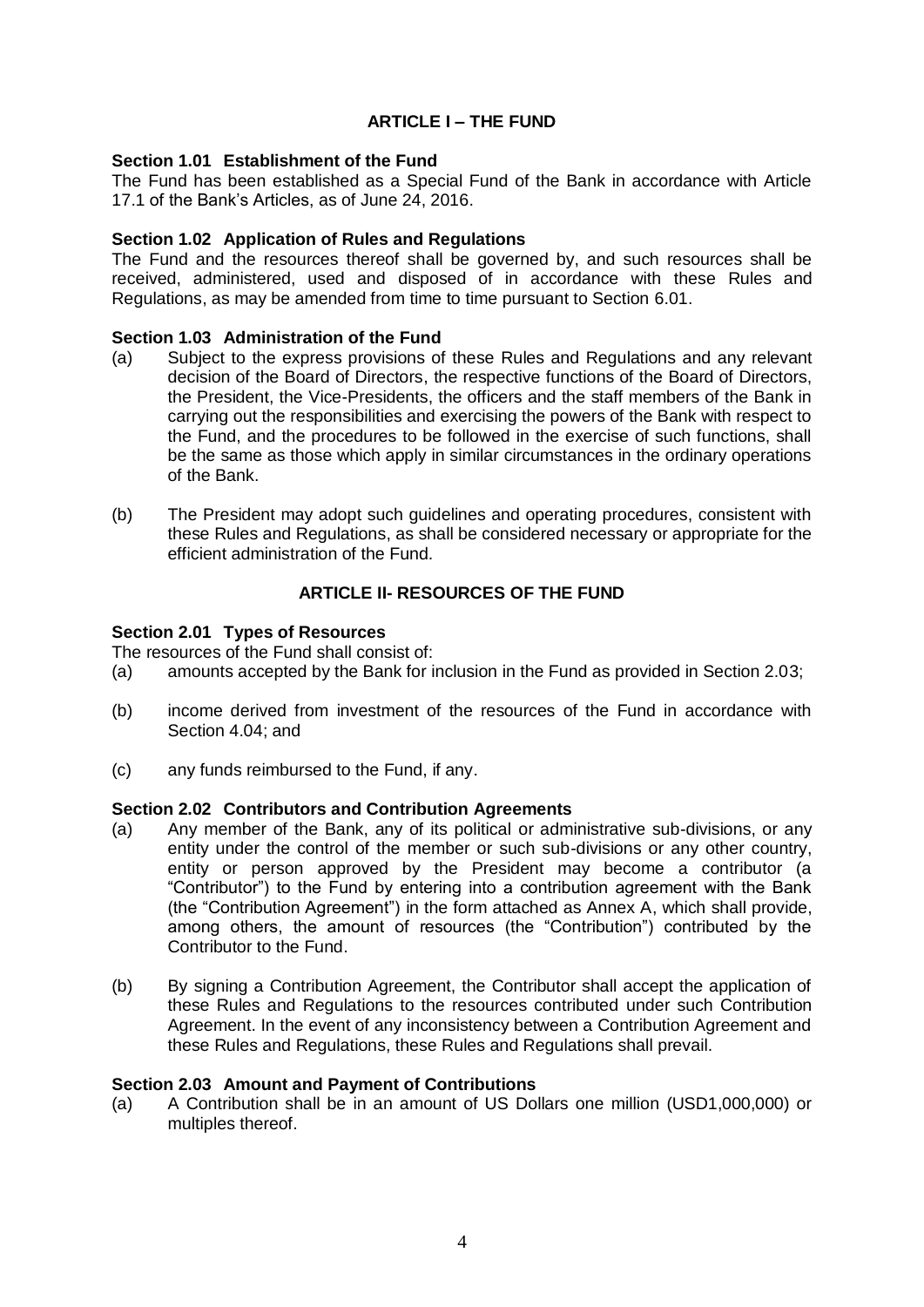- (b) Each Contribution shall be paid in US Dollars or the currency provided for in the Contribution Agreement upon request by the Bank and shall be made available in cash.
- (c) A Contributor may at any time propose an increase in the amount of its Contribution. Subject to the Bank's acceptance, such increase is effected by amending the relevant Contribution Agreement or by entering into another Contribution Agreement. The provisions of these Rules and Regulations relating to Contributions shall apply equally to increased amounts so contributed.

# **ARTICLE III – USE OF THE RESOURCES OF THE FUND**

# <span id="page-4-1"></span><span id="page-4-0"></span>**Section 3.01 Use of the Resources of the Fund**

- (a) The resources of the Fund shall be used to finance, on a grant basis, technical assistance for preparatory activities required during preparation and early implementation of a project, where:
	- $(i)$  the project is for the benefit of  $(A)$  one or more members of the Bank that, at the time when the decision to extend the grant is made by the Bank, are eligible to receive financing from the International Development Association, and (B) other members of the Bank with substantial development needs and capacity constraints; provided, however, that the cumulative amount of all grants extended to all projects for the benefit of such other members does not exceed, at any time, thirty per cent (30%) of the aggregate amount of all Contributions made to the Fund; and
	- (ii) the project is being considered for Financing (as defined in the Bank's Operational Policy on Financing) in accordance with the Bank's procedures applicable to such Financing.
- (b) The resources of the Fund shall be used with a view to: (i) giving preference to members classified as eligible to receive financing from the International Development Association; (ii) diversifying the Bank's portfolio; (iii) prioritizing projects that are aligned with Bank's thematic priorities of sustainable infrastructure, crossborder connectivity and private capital mobilization; and, (iv) avoiding creating unfair competitive advantages to recipients of grants under the Fund.
- (c) For the purposes of paragraph (a), technical assistance shall include, among others, consultancy services, equipment necessary for the preparation or delivery of such services or for the implementation of the recommendations made under such consultancy services, and related training.

## <span id="page-4-2"></span>**Section 3.02 Policy, Procedures and Approval Authority**

- (a) In using the resources of the Fund, the Bank shall apply the same internal policies and procedures as are applied when administering technical assistance or other grants from its ordinary resources.
- (b) The President is authorized to approve grants from the Fund resources in an amount not to exceed in an aggregate five million US Dollars (USD 5,000,000) per project.

# <span id="page-4-3"></span>**Section 3.03 Procurement**

Consistent with Article 13.8 of the Bank's Articles, no restriction shall be placed upon the procurement of goods and services from any country to be financed from resources of the Fund. The Bank's Procurement Policies and related directives and other rules shall apply to the procurement of all goods, works and services financed from the resources of the Fund.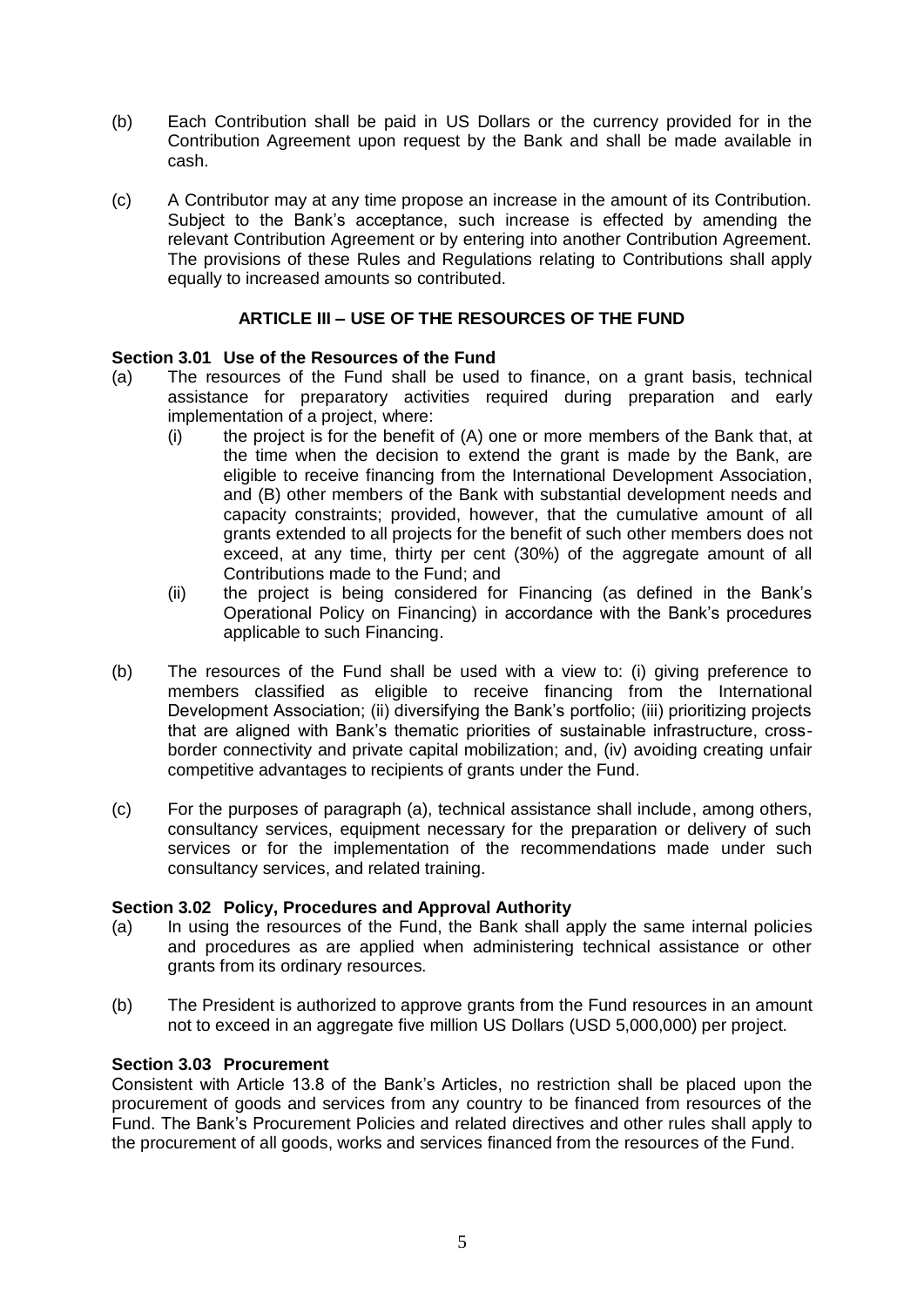# **ARTICLE IV – ADMINISTRATION OF THE RESOURCES OF THE FUND**

## <span id="page-5-1"></span><span id="page-5-0"></span>**Section 4.01 Principles**

The establishment, administration and use of the resources of the Fund shall be the responsibility of the Bank.

## <span id="page-5-2"></span>**Section 4.02 Separation of Fund Resources from Ordinary Resources**

- (a) In accordance with Article 10.2 of the Bank's Articles, the resources of the Fund shall at all times and in all respects be held, used, committed, invested or otherwise disposed of entirely separately from the ordinary resources of the Bank.
- (b) In accordance with Article 10.3 of the Bank's Articles, under no circumstances shall the ordinary resources of the Bank be charged with, or used to discharge, losses or liabilities arising out of Fund's special operations or other activities for which resources of the Fund were originally used or committed.

## <span id="page-5-3"></span>**Section 4.03 Pooling of Fund Resources**

The Contributions of the Contributors shall be managed as a single pool, irrespective of the date on which each Contribution has been paid-in.

## <span id="page-5-4"></span>**Section 4.04 Investment**

The Bank may invest any resources of the Fund which are not immediately required for use under Article III of these Rules and Regulations in accordance with the Bank's usual treasury management practices applicable to Special Fund resources; such practice may include placing money in an interest bearing account without any active management by the Bank. Any income derived from such investments (including interest) shall be promptly credited to the resources of the Fund and to be used in accordance with these Rules and Regulations.

## <span id="page-5-5"></span>**Section 4.05 Administrative and Other Expenses**

- (a) In accordance with Article 17.1 of the Bank's Articles which requires that the full cost of administering any Special Fund be charged to that Special Fund, the Bank shall charge an administration fee equal to 1% of any contribution.
- (b) In accordance with Article 10.4 of the Bank's Articles, the Fund shall bear all expenses appertaining directly to operations financed from the resources of the Fund. Any other expenses shall be charged as the Bank shall determine.
- (c) The Bank shall debit from the resources of the Fund and credit to the Bank's ordinary resources all fees and expenses payable to it in connection with the operations financed out of the resources of the Fund.

## <span id="page-5-6"></span>**Section 4.06 Valuation of Currencies**

Whenever it shall be necessary to determine the value of any currency in terms of another currency or of the unit of account of the Bank, the valuation shall be reasonably made by the Bank, applying as far as practicable the principles applicable to valuation of currencies forming part of the ordinary resources of the Bank.

# <span id="page-5-7"></span>**Section 4.07 Accounts and Audit**

(a) The Bank shall maintain accounts of the Fund in accordance with the Bank's accounting policies. The accounts of the Fund shall be prepared and presented in US Dollars.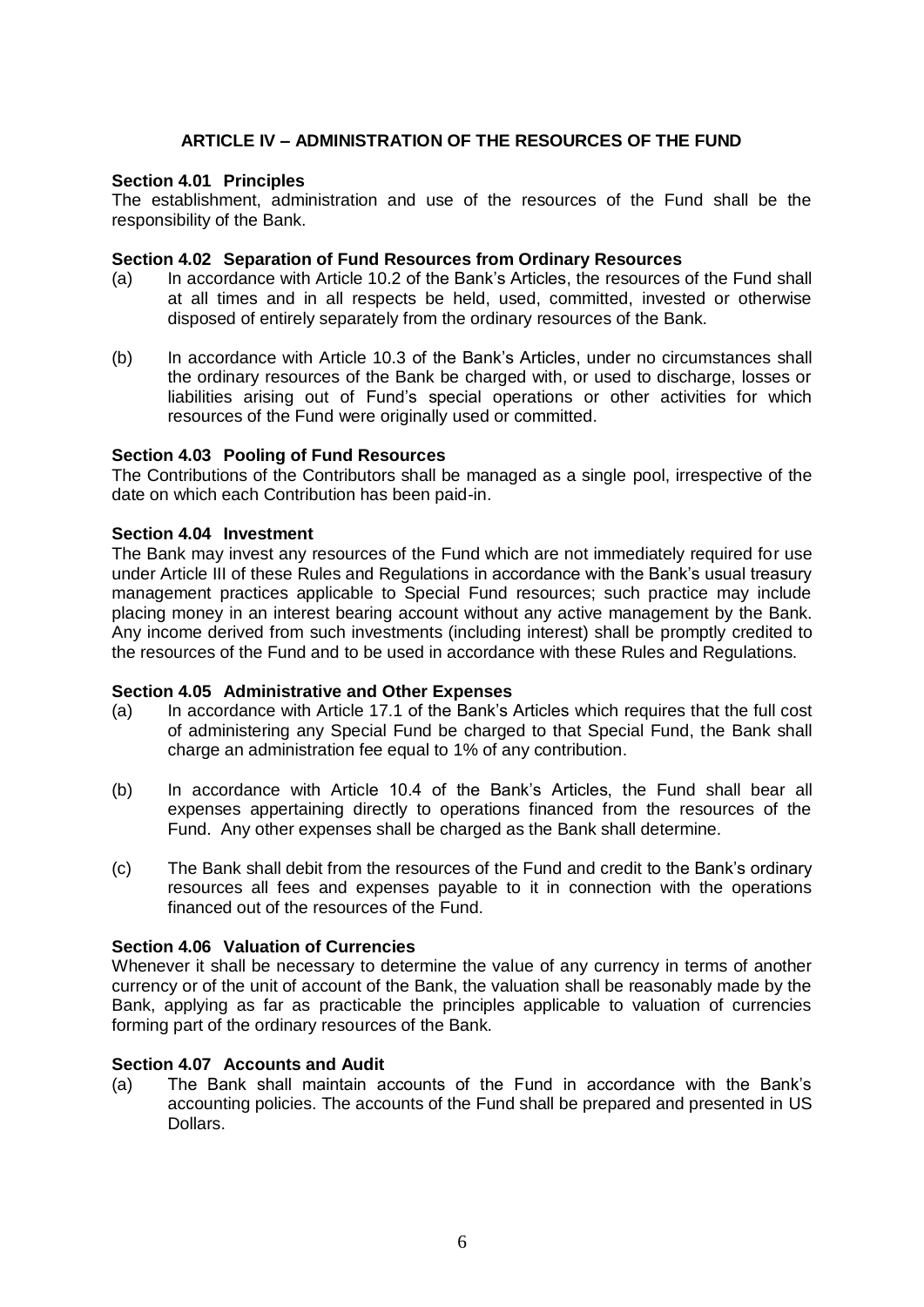- (b) Special operations financed from the resources of the Fund shall be presented in financial statements separately from the Bank's ordinary operations and special operations financed from other Special Funds or trust funds.
- (c) The accounts of the Fund shall be audited by internal and external auditors of the Bank in accordance with the same audit requirements as are applied to the accounts of the Bank's ordinary resources.
- (d) The Board of Directors shall submit to the Board of Governors, for approval at the Annual Meeting of Governors, the audited financial statements of the Fund for the previous financial year.

## <span id="page-6-0"></span>**Section 4.08 Reports**

- (a) The Bank shall report on the Fund in its Annual Report.
- (b) The Bank shall provide the Contributors with an annual report on the current status and anticipated use of the resources of the Fund.

# **ARTICLE V –TERMINATION**

## <span id="page-6-2"></span><span id="page-6-1"></span>**Section 5.01 Termination of the Fund**

- (a) The Board of Directors may, after consultation between the Bank and the Contributors, decide to terminate the Fund.
- (b) The Fund shall terminate automatically upon termination by the Bank of its operations pursuant to Article 41 of the Bank's Articles.

## <span id="page-6-3"></span>**Section 5.02 Disposal of Resources on Termination of the Fund**

Upon termination of the Fund, the following provisions shall apply with respect to the resources of the Fund:

- (a) The Bank shall forthwith cease all activities relating to such resources, except those incidental to the orderly realization, conservation and preservation of such resources and the settlement of the direct and contingent obligations to which they may be subject.
- (b) Subject to subsection (c) below, the Bank shall distribute the Total Net Assets at the time of termination among the Contributors in proportion to the Contributions made available by them to the Fund. Such distribution shall be effected at such times, in such currencies and in such types of assets as the Bank shall deem fair and equitable. Distribution need not be uniform as to type of asset or as to currency.
- (c) No distribution shall be made until liabilities to creditors (including liabilities to the Bank in respect of administration fees) shall have been discharged or provided for. Any distribution to a Contributor shall be subject to prior settlement of all outstanding claims by the Bank against such Contributor in respect of its Contribution(s) to the Fund.
- (d) Until final distribution of the Total Net Assets, all rights and obligations of the Bank and of Contributors under these Rules and Regulations shall continue unimpaired.

# **ARTICLE VI – AMENDMENTS AND DISPUTE RESOLUTION**

## <span id="page-6-5"></span><span id="page-6-4"></span>**Section 6.01 Amendments**

These Rules and Regulations may be amended, after consultation between the Bank and the Contributors, by a decision of the Board of Directors.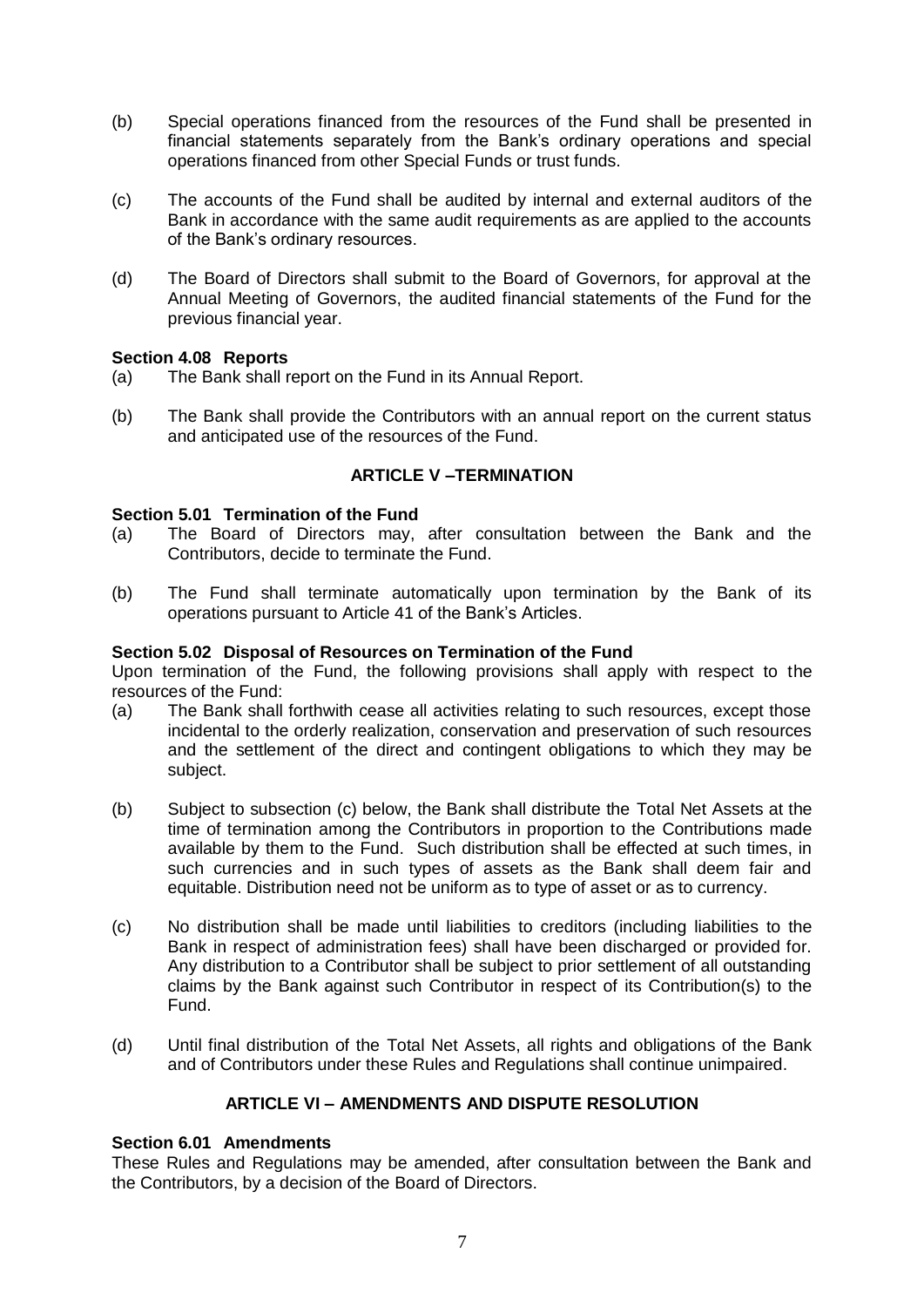# <span id="page-7-0"></span>**Section 6.02 Dispute Resolution**

- (a) If a disagreement arises between the Bank and a Contributor concerning any matter arising out of or in connection with the Contribution Agreement of that Contributor, and such dispute cannot be settled by consultation between the parties, such disagreement shall be settled by arbitration in accordance with the UNCITRAL Arbitration Rules (in force as at the date of these Rules and Regulations), subject to the following:
	- (i) The parties to such arbitration shall be the Bank on the one side and the Contributor on the other side.
	- (ii) The number of arbitrators shall be three (3).
	- (iii) The appointing authority for the purposes of the UNCITRAL Arbitration Rules shall be the Secretary-General of the Permanent Court of Arbitration.
	- (iv) Where the Secretary-General of the Permanent Court of Arbitration is to appoint an arbitrator, the Secretary-General of the Permanent Court of Arbitration shall be at liberty to choose any person he regards as suitable to act as arbitrator pursuant to the UNCITRAL Arbitration Rules.
	- (v) Except as the parties to such arbitration shall otherwise agree, the place of arbitration shall be The Hague.
	- (vi) The language to be used in the arbitral proceedings shall be English.
	- (vii) The law to be applied by the arbitral tribunal shall be the law specified in the Contribution Agreement with the Contributor.
	- (viii) Notwithstanding the provisions of the UNCITRAL Arbitration Rules, the arbitral tribunal shall not be authorized to take any interim measures of protection or provide any pre-award relief against the Bank, and none of the parties may address to any judicial authority a request for any interim measures of protection or pre-award relief against the Bank.
- (b) Notwithstanding the provisions of this Section, nothing contained in these Rules and Regulations or in any Contribution Agreement shall operate or be regarded as a waiver, renunciation or other modification of any immunities, privileges or exemptions of the Bank under its Articles of Agreement, under international conventions or under any applicable laws.
- (c) In any arbitral proceeding arising out of any Contribution Agreement, the certificate of the Bank as to any amount due to the Bank under such agreement shall be prima facie evidence of such amount.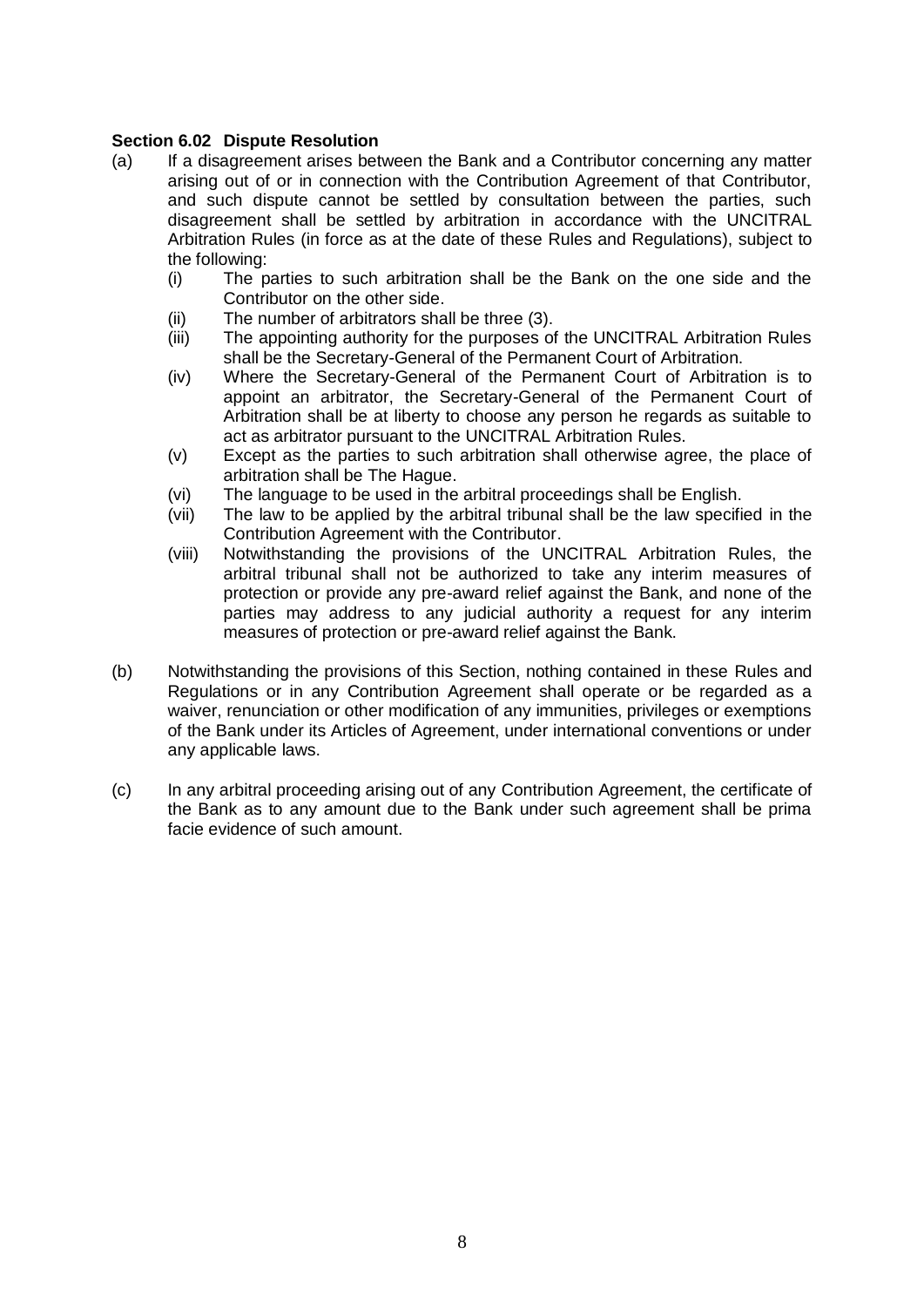**Annex A**

<span id="page-8-0"></span>**CONTRIBUTION AGREEMENT**

# **BETWEEN**

**[CONTRIBUTOR]**

**AND**

**ASIAN INFRASTRUCTURE INVESTMENT BANK**

**IN RESPECT OF** 

**THE AIIB PROJECT PREPARATION SPECIAL FUND**

**DATED […]**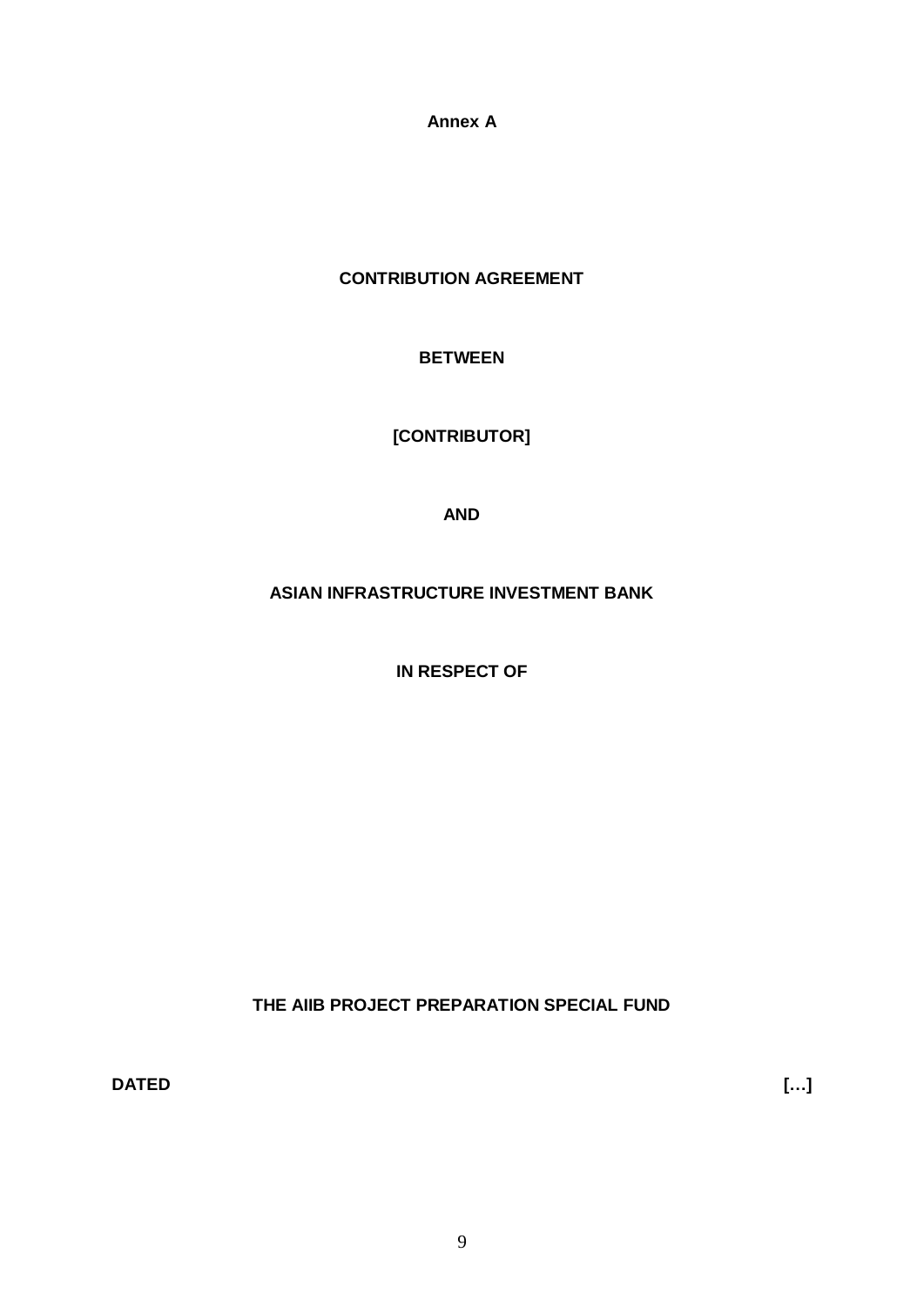**THIS CONTRIBUTION AGREEMENT** (the "Contribution Agreement") is made between [Contributor] (the "Contributor") and the Asian Infrastructure Investment Bank (the "AIIB" or the "Bank"), jointly referred to hereinafter as the "Parties" and each a "Party", in respect of the Contributor's commitment and contribution to the AIIB Project Preparation Special Fund (the "Fund").

# **WHEREAS**

- (A) AIIB has established the Fund in accordance with the Rules and Regulations of the AIIB Project Preparation Special Fund dated […] (the "Rules and Regulations").
- (B) The Contributor wishes to make a contribution to the Fund, the resources of which shall be accepted, held, managed, administered, used, committed, expended or otherwise disposed of by the Bank in accordance with the Rules and Regulations and this Contribution Agreement.
- (C) The Parties have agreed to conclude this Contribution Agreement, as required by Section 2.02 of the Rules and Regulations;

# **NOW THEREFORE** the Parties hereto agree as follows:

# <span id="page-9-0"></span>**Section 1.01 Contribution**

- (a) The Contributor hereby contributes an amount of […] million United States Dollars (USD [..],000,000) (the "Contribution") to the Fund.
- (b) The Contribution shall be paid, in cash, in [...] instalments as follows:
	- 1. First instalment: an amount of […] million United States Dollars (USD [..],000,000) upon entry into force of this Contribution Agreement and submission of request for payment by the Bank;
	- 2. Second instalment: an amount of […] million United States Dollars (USD [..],000,000) upon submission of request for payment by the Bank, but not earlier than such time as an amount at least equal to […] million United States Dollars] (USD [..],000,000) of the Fund's resources have been committed to operations; and
	- 3. Third instalment: an amount of […] million United States Dollars (USD [..],000,000) upon submission of request for payment by the Bank, but not earlier than such time as an amount at least equal to […] million United States Dollars] (USD [..],000,000) of the Fund's resources have been committed to operations.
- (c) The Contribution shall be paid in US Dollars. Payment of each instalment shall be made by the Contributor to the bank account specified in AIIB's request for payment within 30 (thirty) days of receipt of AIIB's request.

# <span id="page-9-1"></span>**Section 1.02 Use and Administration of the Contribution**

- (a) The Contribution shall be used and administered in accordance with the Rules and Regulations of the Fund.
- (b) In accordance with the provisions of Section 4.05 of the Rules and Regulations of the Fund, the Bank shall receive an administration fee equal to 1% (one per cent) of the amount of the Contribution. A proportionate amount of such administration fee shall be debited from each instalment of the Contribution paid in by the Contributor and credited to the Bank's ordinary resources.

# <span id="page-9-2"></span>**Section 1.03 Application of the Rules and Regulations**

The Contributor hereby:

- (a) acknowledges receipt of a copy of the Rules and Regulations, as in force on the date of entry into force of this Agreement; and
- (b) agrees that the Rules and Regulations shall apply to this Agreement and the Contribution, as if incorporated herein in full.